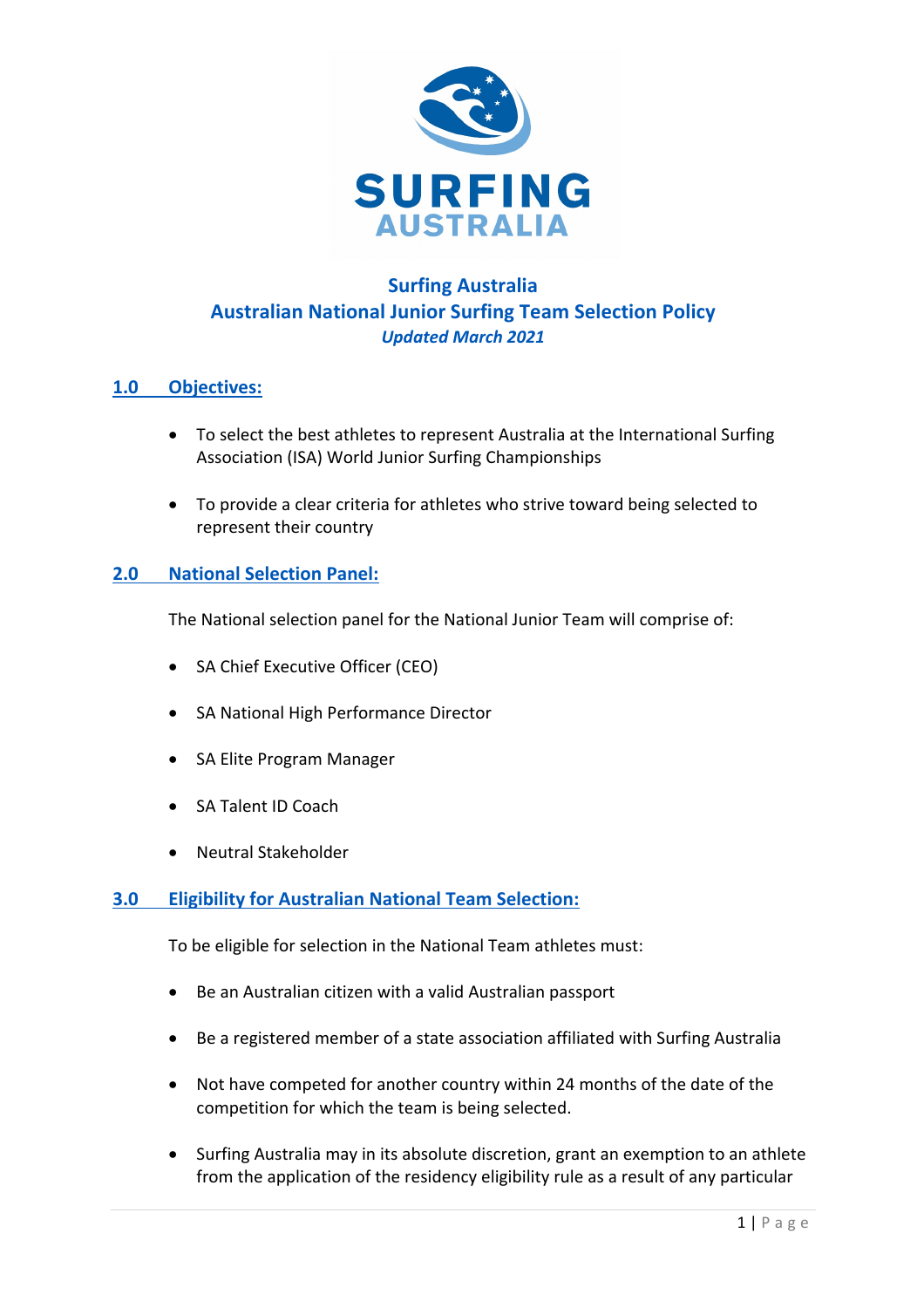aspects of the competitor's history or personal circumstances. The decision of Surfing Australia shall be in its absolute discretion and there shall be no appeal against this decision by the competitor or any other person.

- Comply in all respects to the World Anti-Doping Agency (WADA) Code which the ISA abides by and has no sanctions placed on them by the Sport Integrity Australia (SIA).
- Not be subject to any suspension or disqualification imposed by Surfing Australia, state they are member of or other surfing authority having jurisdiction over the athlete or the competition

### **4.0 The Australian National Junior Team:**

The format of Team Australia to compete at the ISA World Junior Surfing Championships:

- 3 x U18 Boys
- 3 x U18 Girls
- 3 x U16 Boys
- $\bullet$  3 x U16 Girls

#### **5.0 Selection Criteria:**

| <b>Selection</b> | U18 Boys                                     | U18 Girls                                    |
|------------------|----------------------------------------------|----------------------------------------------|
| 1                | Australian Titles Champion                   | <b>Australian Champion</b>                   |
| 2                | <b>Australian Junior National</b><br>Ranking | <b>Australian Junior National</b><br>Ranking |
| 3                | <b>Wildcard Selection</b>                    | <b>Wildcard Selection</b>                    |
| <b>Selection</b> | U16 Boys                                     | <b>U16 Girls</b>                             |
| 1                | Australian Titles Champion                   | <b>Australian Champion</b>                   |
| $\mathfrak{p}$   | <b>Australian Junior National</b><br>Ranking | <b>Australian Junior National</b><br>Ranking |
| 3                | <b>Wildcard Selection</b>                    | <b>Wildcard Selection</b>                    |

**5.1** The calendar year prior Australian Junior Titles and the Australian Junior National Ranking system will determine part selection of National Junior Surfing Team. For all ages the Australian Junior Titles champion in each age group will automatically be offered the first spot on the team.

The second position will be awarded to the top ranked Australian Junior in each age group taken from the Australian Junior National Ranking.